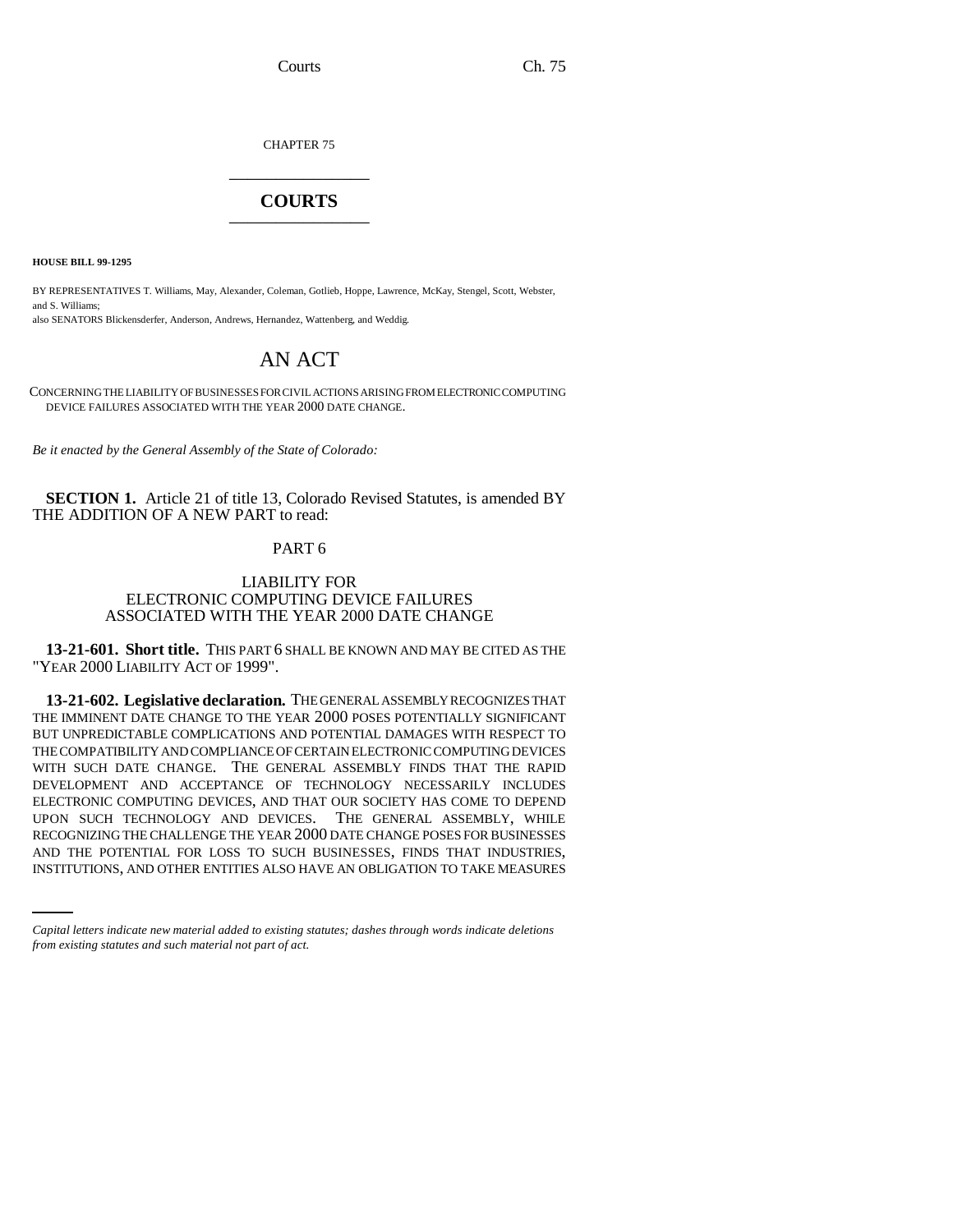TO ASSURE THAT EQUIPMENT USING ELECTRONIC COMPUTING DEVICES CONTINUES TO FUNCTION AND FURTHER WISHES TO PROTECT THE CITIZENS OF THE STATE OF COLORADO WHO MAY SUFFER DAMAGES AS THE RESULT OF ELECTRONIC COMPUTING DEVICE COMPLICATIONS AND FAILURES ASSOCIATED WITH THE YEAR 2000 DATE CHANGE. THEREFORE, THE GENERAL ASSEMBLY FINDS THAT OUR SOCIETY AND STATE WILL NOT BENEFIT FROM UNMERITORIOUS LITIGATION BASED UPON THE UNSUSPECTED FAILURE OF SOME TECHNOLOGIES AND ELECTRONIC COMPUTING DEVICES AND THAT IT IS THEREFORE APPROPRIATE TO DEFINE, BUT NOT ELIMINATE, THE LIABILITY OF BUSINESS IN ORDER TO AVERT SUCH LITIGATION AND UNFORESEEN AND UNSUSPECTED INJURIES DUE TO THESE TECHNOLOGY FAILURES. THE GENERAL ASSEMBLY DETERMINES THAT IT IS APPROPRIATE TO ENCOURAGE RESPONSIBLE BEHAVIOR ON THE PART OF BUSINESS TO MAKE ALL NECESSARY AND REASONABLE EFFORTS TO IDENTIFY THE POTENTIAL FOR SUCH FAILURES AND TO ATTEMPT TO CORRECT OR OTHERWISE AVERT SUCH FAILURES BEFORE THEY OCCUR.

**13-21-603. Definitions.** AS USED IN THIS PART 6, UNLESS THE CONTEXT OTHERWISE REQUIRES:

(1) (a) "BUSINESS" MEANS ANY SOLE PROPRIETORSHIP, CORPORATION, SUBCHAPTER S CORPORATION, PROFESSIONAL CORPORATION, BUSINESS TRUST, ESTATE, TRUST, JOINT STOCK COMPANY, JOINT VENTURE, LIMITED LIABILITY COMPANY, PARTNERSHIP, ASSOCIATION, UNINCORPORATED ASSOCIATION, SOCIETY, OR ANY OTHER NONGOVERNMENTAL LEGAL ENTITY.

(b) "BUSINESS" DOES NOT INCLUDE A PUBLIC ENTITY, AS DEFINED IN SECTION 24-10-103 (5), C.R.S., OR A PUBLIC EMPLOYEE, AS DEFINED IN SECTION 24-10-103 (4), C.R.S.

(2) "ELECTRONIC COMPUTING DEVICE" MEANS ANY COMPUTER HARDWARE OR SOFTWARE, COMPUTER CHIP, EMBEDDED CHIP, PROCESS CONTROL EQUIPMENT, OR OTHER INFORMATION SYSTEM THAT:

(a) IS USED TO CAPTURE, STORE, MANIPULATE, OR PROCESS DATA; OR

(b) CONTROLS, MONITORS, OR ASSISTS IN THE OPERATION OF PHYSICAL APPARATUS THAT IS NOT PRIMARILY USED AS A COMPUTER BUT THAT RELIES ON AUTOMATION OR DIGITAL TECHNOLOGY TO FUNCTION, INCLUDING BUT NOT LIMITED TO VEHICLES, VESSELS, BUILDINGS, STRUCTURES, FACILITIES, ELEVATORS, MEDICAL EQUIPMENT, TRAFFIC SIGNALS, AND FACTORY MACHINERY.

(3) (a) "YEAR 2000 FAILURE" MEANS, WITH RESPECT TO AN ELECTRONIC COMPUTING DEVICE, ANY FAILURE, INCLUDING AN ELECTRICAL OR TELECOMMUNICATIONS FAILURE, THAT PREVENTS SUCH ELECTRONIC COMPUTING DEVICE FROM ACCURATELY INTERPRETING, PRODUCING, COMPUTING, GENERATING, ACCOUNTING FOR, PROCESSING, CALCULATING, COMPARING, OR SEQUENCING DATE OR TIME DATA:

(I) FROM, INTO, OR BETWEEN:

(A) THE TWENTIETH AND TWENTY-FIRST CENTURIES; OR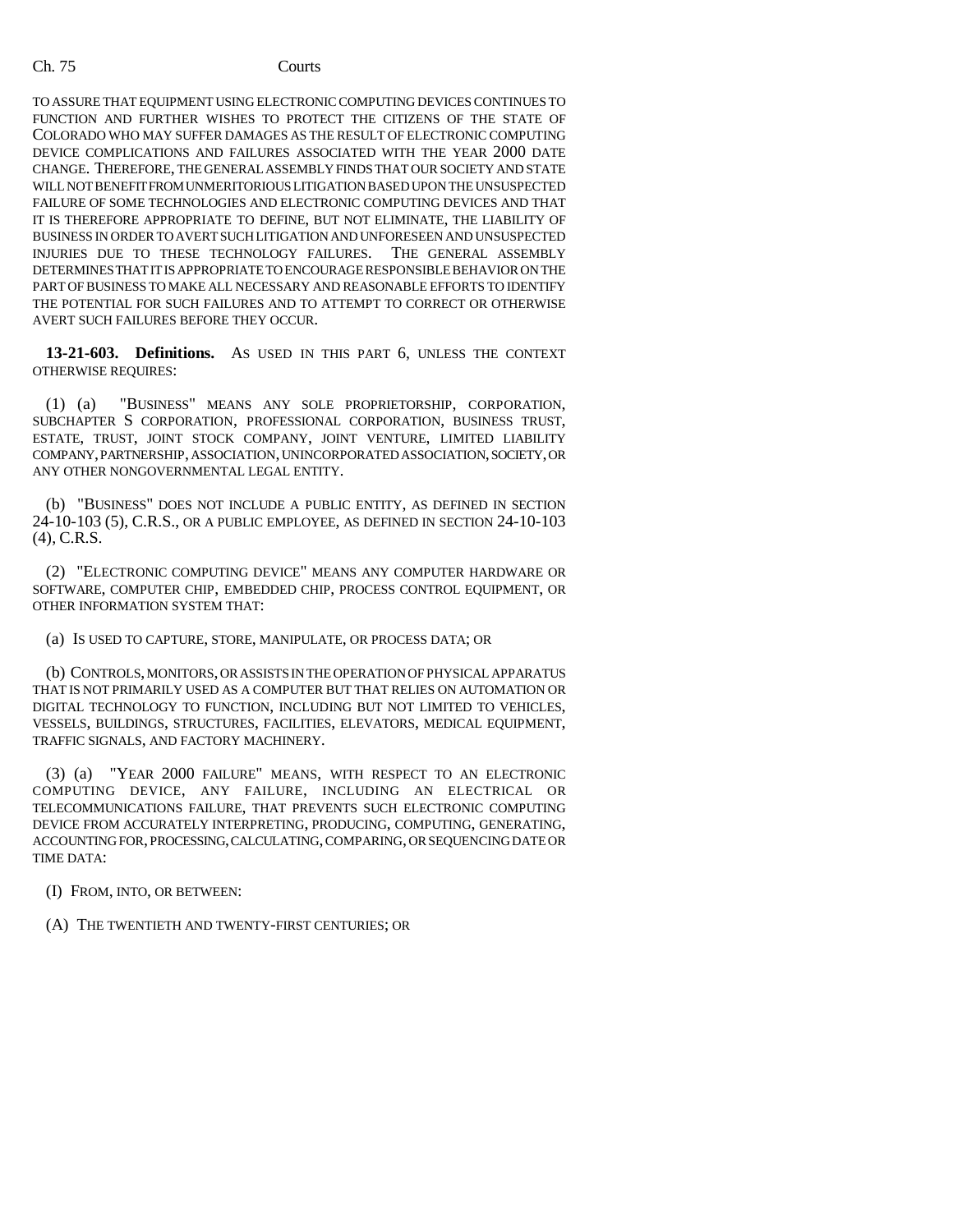(B) THE YEARS 1999 AND 2000; OR

(II) WITH REGARD TO LEAP YEAR CALCULATIONS.

(b) "YEAR 2000 FAILURE" ALSO INCLUDES ANY INABILITY OF A BUSINESS TO PERFORM AN INTENDED OR REQUESTED FUNCTION BECAUSE OF THE SYSTEM FAILURE OF AN OUTSIDE PARTY, INCLUDING, BUT NOT LIMITED TO, THE FAILURE OF A GOVERNMENTAL BODY TO PROVIDE DATA, TRANSPORTATION DELAYS, ENERGY FAILURES, OR COMMUNICATION FAILURES.

**13-21-604. Affirmative defense - liability associated with the year 2000 date change - directors and officers.** (1) A BUSINESS' LIABILITY FOR DAMAGES IN ANY CIVIL ACTION BASED UPON A YEAR 2000 FAILURE SHALL NOT EXCEED THE AMOUNT OF ACTUAL DAMAGES.

(2) A BUSINESS SHALL HAVE NO LIABILITY FOR DAMAGES ARISING OUT OF A YEAR 2000 FAILURE IF THE BUSINESS AGAINST WHOM THE CLAIM IS MADE HAS MADE REASONABLE AND TIMELY EFFORTS TO IDENTIFY THE POTENTIAL FOR SUCH FAILURES IN ORDER TO ATTEMPT TO CORRECT OR OTHERWISE AVERT SUCH FAILURES AND HAS TAKEN THE FOLLOWING ACTIONS:

(a) INVENTORIED ALL CRITICAL ELECTRONIC COMPUTING DEVICES USED BY THE BUSINESS THAT MAY EXPERIENCE YEAR 2000 FAILURES;

(b) IDENTIFIED ALL CRITICAL SYSTEMS NECESSARY TO CONDUCT THE BUSINESS' OPERATIONS;

(c) IDENTIFIED THE POTENTIAL FOR YEAR 2000 FAILURES ASSOCIATED WITH ALL CRITICAL ELECTRONIC COMPUTING DEVICES IN RELATIONSHIP TO THE BUSINESS PURPOSES OF THE BUSINESS;

(d) PREPARED AND IMPLEMENTED A REASONABLE REMEDIATION PLAN TO REPROGRAM, FIX, REPAIR, REPLACE, OR OTHERWISE REMEDY THE ELECTRONIC COMPUTING DEVICE TO AVERT THE POTENTIAL FOR A YEAR 2000 FAILURE;

(e) COMPLIED WITH ANY AND ALL INDUSTRY-RELATED REGULATIONS OR REQUIREMENTS RELATED TO THE YEAR 2000 DATE CHANGE;

(f) CONDUCTED TESTS ON THE BUSINESS' CRITICAL SYSTEMS AND OTHER ELECTRONIC COMPUTING DEVICES FOR YEAR 2000 COMPATIBILITY; AND

(g) DEVELOPED CONTINGENCY PLANS IN THE EVENT OF ELECTRONIC COMPUTING DEVICE FAILURES.

(3) A BUSINESS MAY BE FOUND LIABLE PURSUANT TO SUBSECTION (1) OF THIS SECTION, BUT A MEMBER OF THE BOARD OF DIRECTORS, A MEMBER OF ANY COMMITTEE DESIGNATED BY THE BOARD OF DIRECTORS, AN OFFICER, A MEMBER, OR AN EMPLOYEE OF A BUSINESS AGAINST WHOM AN ACTION IS BROUGHT SHALL BE FULLY PROTECTED AGAINST AND SHALL HAVE NO LIABILITY FOR ANY CLAIMS ARISING OUT OF, REGARDING, OR RELATING TO A YEAR 2000 FAILURE IF THE MEMBER, DIRECTOR, OFFICER, OR EMPLOYEE AGAINST WHOM THE CLAIM IS MADE, OR THE BUSINESS WITH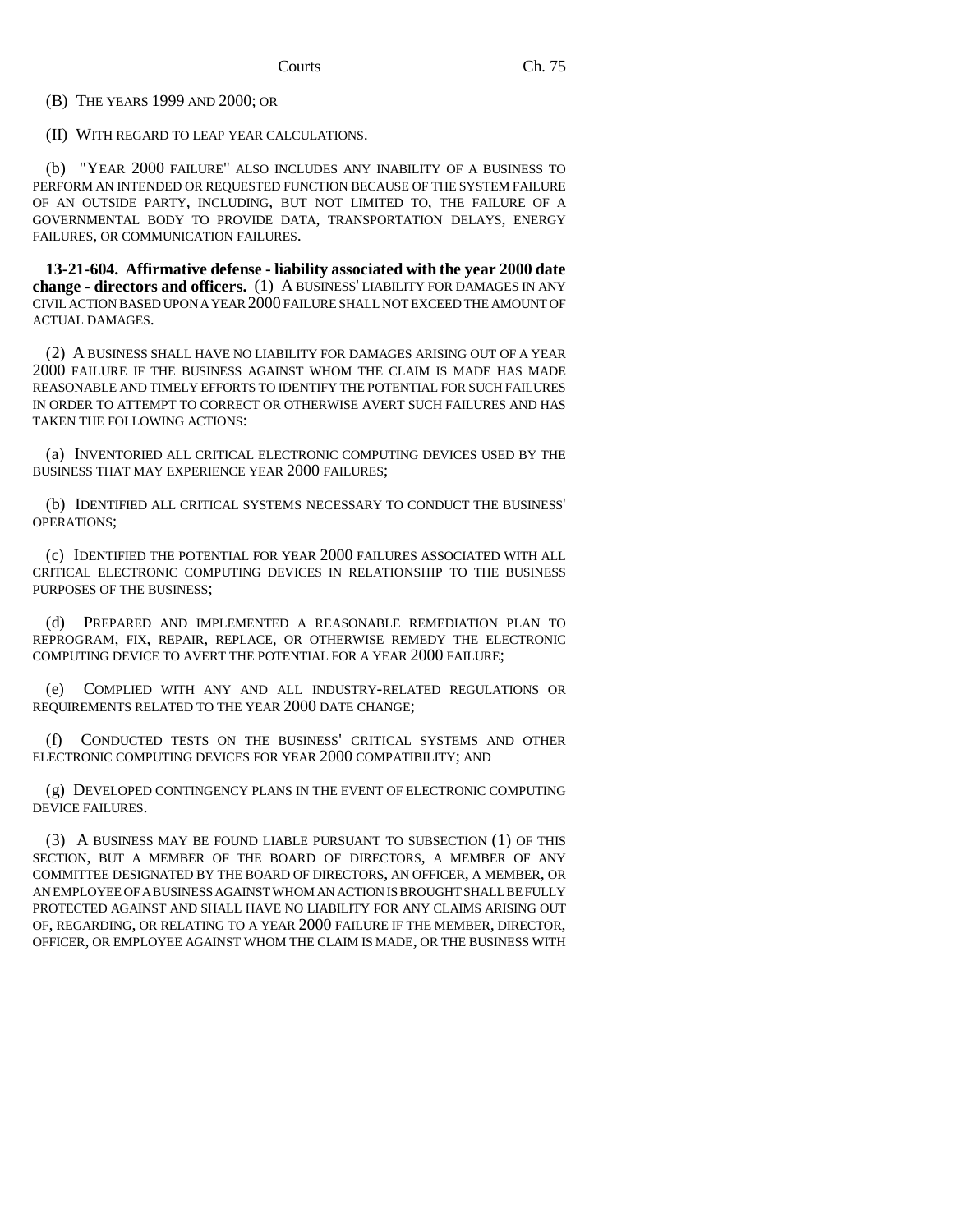### Ch. 75 Courts

WHICH THE MEMBER, DIRECTOR, OFFICER, OR EMPLOYEE IS ASSOCIATED, HAS MADE REASONABLE EFFORTS TO IDENTIFY THE POTENTIAL FOR SUCH YEAR 2000 FAILURES AND HAS ATTEMPTED TO CORRECT OR OTHERWISE AVERT SUCH FAILURES BY TAKING THE ACTIONS DESCRIBED IN PARAGRAPHS (a) TO (g) OF SUBSECTION (2) OF THIS SECTION.

(4) PRIOR TO THE FILING OF ANY CIVIL ACTION RELATED TO A YEAR 2000 FAILURE, A BUSINESS SHALL, UPON REQUEST, PROVIDE SUPPORTING DOCUMENTATION SUMMARIZING THE ACTIONS IT HAS TAKEN PURSUANT TO PARAGRAPHS (a) TO (g) OF SUBSECTION (2) OF THIS SECTION.

(5) NOTHING IN THIS SECTION IS INTENDED TO VARY OR ALTER THE TERMS OF ANY CONTRACT, WARRANTY, OR AGREEMENT ADDRESSING ISSUES RELATING TO YEAR 2000 MATTERS.

**SECTION 2.** 11-71-103 (1) (c), Colorado Revised Statutes, is amended, and the said 11-71-103 (1) is further amended BY THE ADDITION OF THE FOLLOWING NEW PARAGRAPHS, to read:

**11-71-103. Applicability of article - confidentiality of compliance review committee documents.** (1) This article applies to a compliance review committee the functions of which are to evaluate and seek to improve:

(c) Compliance with federal or state statutory or regulatory requirements;  $\sigma$ 

(e) THE ABILITY OF ELECTRONIC COMPUTING DEVICES AND ANY OTHER COMPUTERS, SOFTWARE PROGRAMS, DATABASES, NETWORK INFORMATION SYSTEMS, FIRMWARE, MICROPROCESSORS, INTERNAL TIME CLOCKS, HARDWARE, OR ANY OTHER DEVICE USED TO INTERPRET, PRODUCE, CALCULATE, COMPUTE, GENERATE, COMPARE, ACCOUNT FOR, OR SEQUENCE A DATE FROM, INTO, OR BETWEEN THE YEARS 1999 AND 2000; OR

(f) (I) COMPLIANCE WITH REGULATIONS AND GUIDELINES FOR PREPARING SYSTEMS TO HANDLE A YEAR 2000 FAILURE AND THE IMPLEMENTATION OF ANY PLANS FOR ADDRESSING THE SITUATION.

(II) FOR THE PURPOSES OF THIS SECTION:

(A) "ELECTRONIC COMPUTING DEVICE" SHALL HAVE THE SAME MEANING SET FORTH IN SECTION 13-21-603 (2), C.R.S.

(B) "YEAR 2000 FAILURE" SHALL HAVE THE SAME MEANING SET FORTH IN SECTION 13-21-603 (3), C.R.S.

**SECTION 3.** 13-80-101 (1), Colorado Revised Statutes, is amended BY THE ADDITION OF A NEW PARAGRAPH to read:

**13-80-101. General limitation of actions - three years.** (1) The following civil actions, regardless of the theory upon which suit is brought, or against whom suit is brought, shall be commenced within three years after the cause of action accrues, and not thereafter: